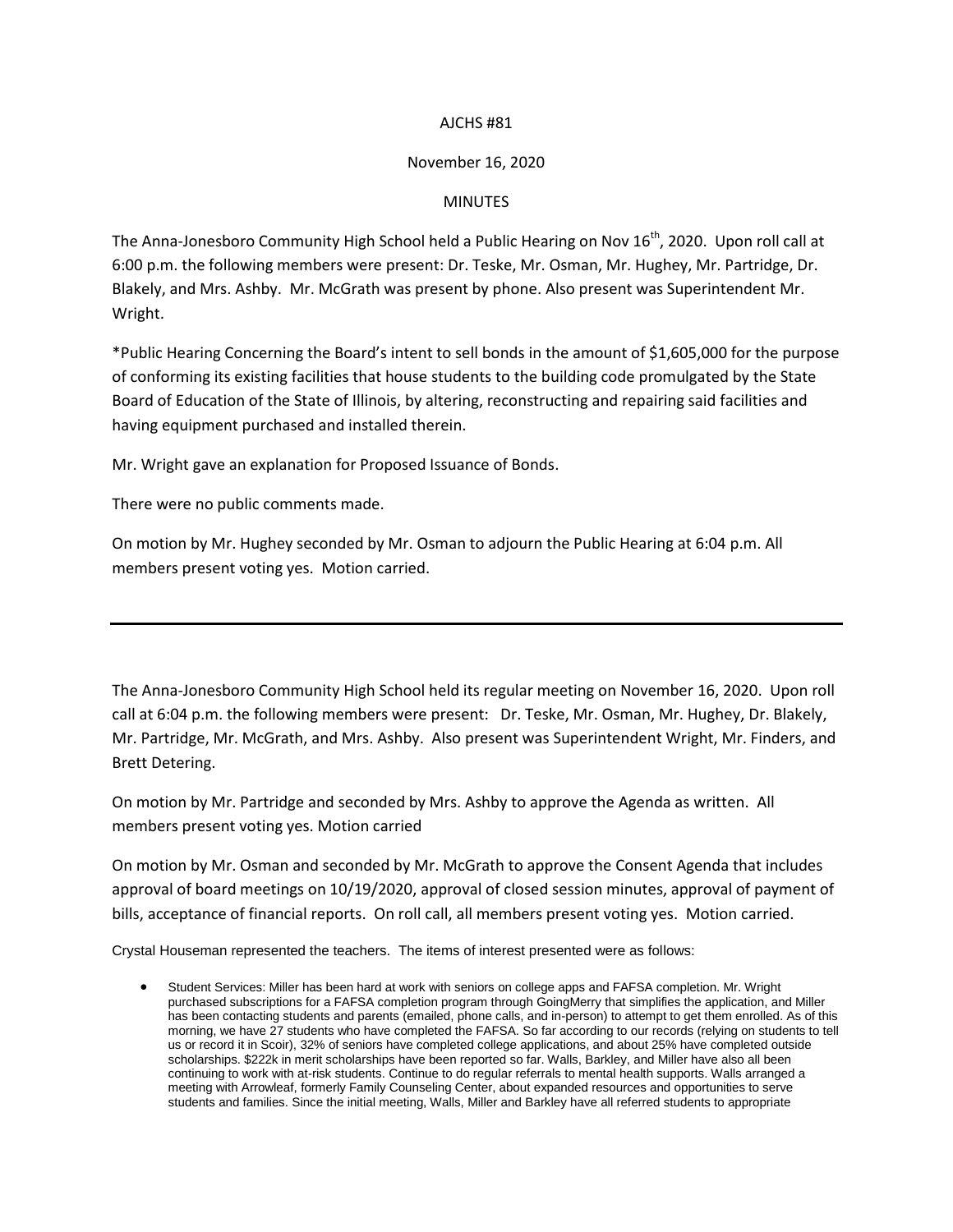services. November is Career Education Month so Miller and Walls will be pushing out resources and information for students to promote post-secondary planning and provide additional career exploration opportunities for students. Miller is reaching out to previous career fair presenters about providing videos and virtual information that we hope to push out at the end of the month, to culminate Career Education Month.

- Colby Bowman, Bryan Williams and Katie Kirk took part in the Youth Advisory Council with Senator Fowler on November 9. The students were able to talk with Senator Fowler and students from District 59 virtually. They heard from key leaders in our community and state about civic engagement and leadership. They then ended the session with a Q&A Senator Fowler to discuss the state of our state during this pandemic. Senator Fowler and the students are hopeful that they can go to the capitol in the spring to take part in a mock legislative session.
- Ms Maze was selected as a 2020 McDonald's "Teach it Forward" Outstanding Educator by our locally-owned McDonald's restaurant! Sixteen local teachers were selected as 2020 McDonald's Teach it Forward Outstanding Educators from a pool of more than 880 nominations. The award honors educators who exhibit the ultimate dedication to their students and contribute to the improvement of education in our most challenging times.
- The first art competition of the year will be held at the Anna Arts Center. After an opening ceremony on November 22nd student work will be on display through the 28th. The public may view the art of local schools during the annual Christmas Bazaar at the AAC.

From Aug. 17 to Nov. 7, members of the faculty utilizing Google Classroom posted 20,103 individual posts serving the more than 450 students at A-J. Those numbers, while impressive, paint an incomplete picture of the work going on in classrooms--digital and otherwise--over those three months. While some posts may include an announcement or a reading assignment for students, many of those posts represent hours of investment learning new platforms, restructuring curriculum, reformatting lessons for online consumption, and completely revamping our previous understanding of pedagogy to meet and continue challenging our students on this completely new educational landscape. They often include instructions, videos, articles, examples, notes via various platforms, Formatives, and/or assignments.

Often, teacher success or dedication is based on the numbers that are most visible--whether or not grades are up to date, the most recent test scores in a specific discipline, or even the number of posts in Google Classroom across a period of time. But, as I stated previously, numbers are the beginning of a conversation; they cannot encompass the entirety of our communication. We can begin with the fact that many of our faculty members are teaching at least 3 preps a day, but continuing the conversation would mean hearing there have been days (or even weeks) several of us have had to choose between grading or rewriting curriculum to make it readily consumable for an online audience. My hope is that any presentation in numbers is the beginning of a conversation--one that encourages us to walk together toward possible solutions for our students and, ultimately, our community.

## Mr. Livesay gave his athletic report.

Mr. Finders reported on Standardized Testing, Professional Development, and Tech Resources.

Principal Detering reported on the Failing Grade Reports, Discipline, Safety Drills, and Semester Exams.

Superintendent Wright presented on Board re-elections, tax rate comparisons of various school districts, and possible projects for the upcoming summer.

On motion by Mr. Partridge and seconded by Mr. Osman for the Board to enter into closed session at 8:10 p.m. for the following reasons (1) the purpose of appointment, employment, compensation, discipline, performance, or dismissal of specific employee of the public body or legal counsel for the public body, including hearing testimony on a complaint lodged against an employee of the public body or against legal counsel for the public to determine its validity. 5ILCS 120/2(c)(1) Collective negotiating matters between the public body and its employees or their representatives, or deliberations concerning salary schedules for one or more classes of employees. 5 ILCS 120/2 (c)(2) On roll call, all members present voting yes. Motion carried.

On motion by Mr. Hughey and seconded by Mrs. Ashby to return to regular session at 8:28 p.m. On roll call all members present voting yes. Motion carried.